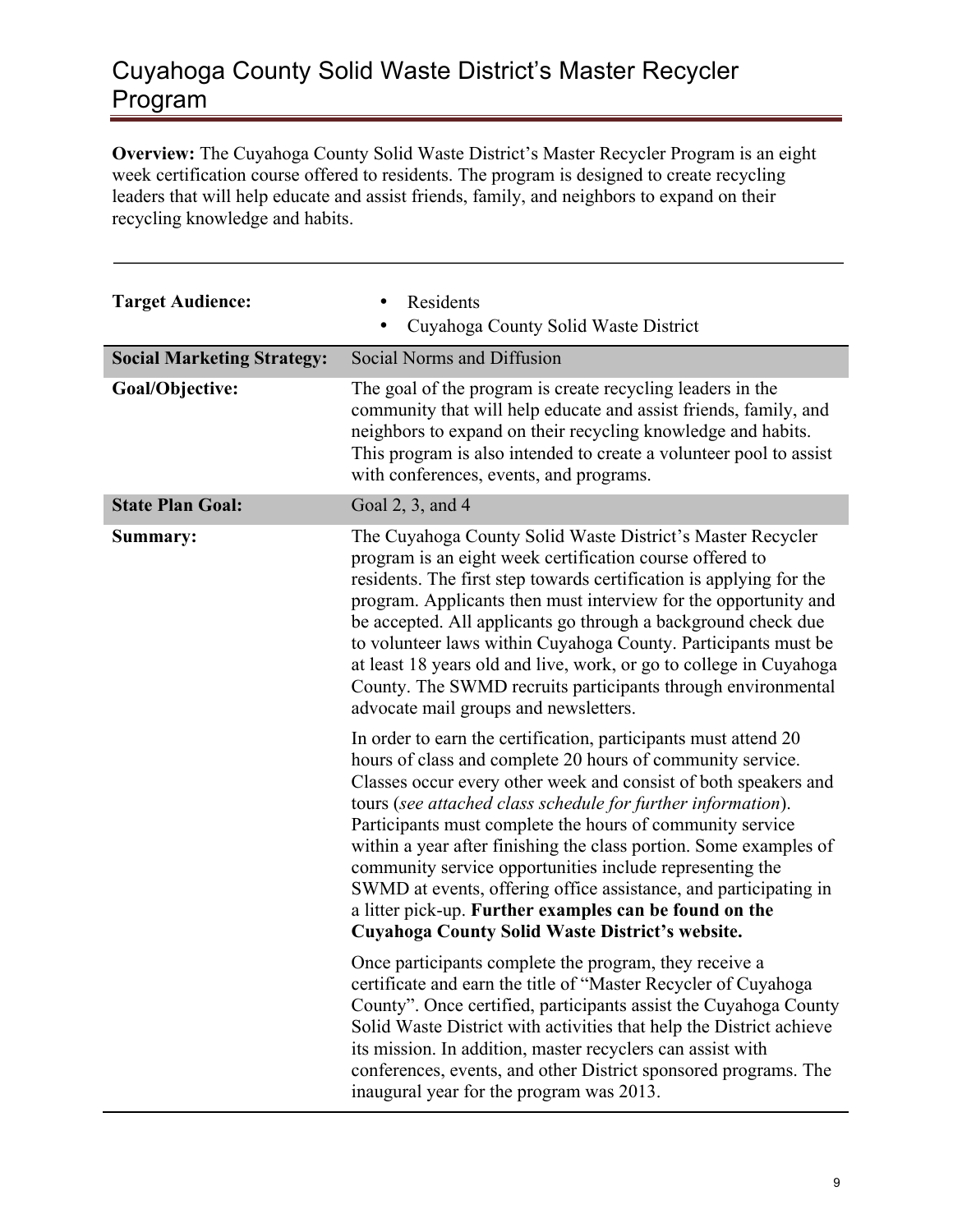## Cuyahoga County Solid Waste District's Master Recycler Program

| <b>Barriers to Desired</b><br><b>Behavior:</b> | Limited staffing hours<br>$\bullet$<br>Limited recycling community leaders<br>$\bullet$                                                                                                                                                                                                                                                                                                                                              |
|------------------------------------------------|--------------------------------------------------------------------------------------------------------------------------------------------------------------------------------------------------------------------------------------------------------------------------------------------------------------------------------------------------------------------------------------------------------------------------------------|
| <b>Barriers with</b><br><b>Implementation:</b> | Finalizing the class number<br>$\bullet$<br>People not showing up for the course<br>$\bullet$<br>People not wanting a background check<br>٠<br>Speakers cancelling<br>$\bullet$<br>Hard to handle all the needs and wants of the group<br>٠                                                                                                                                                                                          |
| <b>Timeline for Rollout:</b>                   | $\mathbf{I}$ .<br>January/February: Begin planning<br>June/July: Application submission open and interviews<br>II.<br>begin<br>July: Complete planning and finalize agenda<br>III.<br>IV.<br>August: Program begins<br>a. Classes: 20 hours in 9 weeks; one class every<br>week<br>b. Service Hours: 20 hours (must be completed a<br>year after the last class is taken)<br>Background Check: by $2nd$ class session<br>$V_{\cdot}$ |
| <b>Considerations:</b>                         | Course needs at least 10 participants<br>$\bullet$<br>A course fee of \$40 was used to offset the cost of<br>program materials for each participant<br>To keep costs down, participants used their own vehicles<br>to get to tours<br>Organize guest speakers and tours well in advance                                                                                                                                              |
| <b>Measurement Methods:</b>                    | The success of the Master Recycler Program is determined by<br>the number of people taking the class, and the number that<br>graduate with a certificate.                                                                                                                                                                                                                                                                            |
| <b>Overall Results and</b><br><b>Metrics</b>   | 18 people took the course in the 2013-2014 session<br>13 people have completed their volunteer service from<br>the $2013-2014$ session                                                                                                                                                                                                                                                                                               |

Wrap up: The Cuyahoga County Solid Waste District intends to provide the course annually as long as there are enough registered volunteers. The participants in the 2013-2014 group were very energetic with a lot of passion for recycling. The energy of the group will vary from year to year, which could influence the success of the program. Others that have implemented similar programs are the Montgomery and Adams-Clermont Solid Waste Districts.